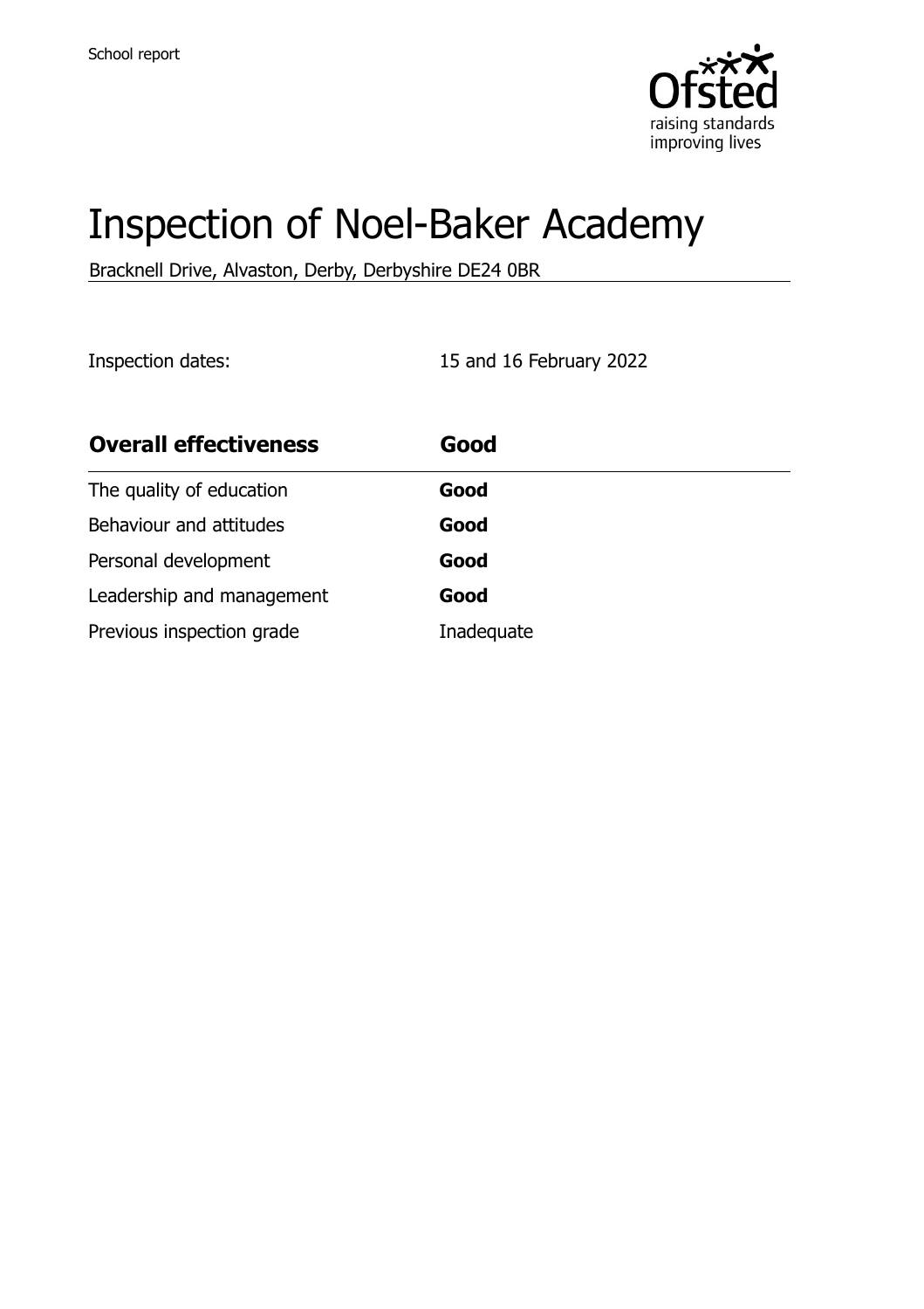

# **What is it like to attend this school?**

This school is transformed. Noel-Baker is a good school that pupils are proud to attend. They speak enthusiastically about the positive changes that have occurred. They value the impact of these changes. One pupil spoke for many when they said that now there is an 'excitement about learning'.

Pupils' attitudes and behaviour have changed and are much improved. Their conduct is exemplary. High expectations are set by staff and pupils live up to them. Pupils' learning is not disrupted. Pupils thrive. They look forward to their lessons. They feel safe and happy at break and lunchtime.

Pupils feel listened to. The school's philosophy of 'You matter – we care' is evident. Pupils say that if they have any worries, such as bullying, they can approach a member of staff. They trust that problems are dealt with quickly and effectively.

There has been a positive shift in the learning culture of the school. Teachers motivate pupils to achieve. Pupils are praised and valued. They love the rewards that they now receive. They are proud of the positive recognition that they so richly deserve.

#### **What does the school do well and what does it need to do better?**

Leaders have built a highly ambitious curriculum. They are driven by a clear, moral purpose. They have taken deliberate steps to address some of the disadvantage and inequality that some pupils face. Leaders and staff have thought carefully about what pupils, including disadvantaged pupils and pupils with special educational needs and/or disabilities (SEND), should know and be able to do. Leaders want all pupils to be well prepared for their adult lives. They want them, in the words of the trust's motto, to 'lead, empower, achieve, drive and excel'.

Many teachers are subject experts. They use their expertise well to deliver the planned curriculum. The curriculum in a few subjects is new. Leaders in these subjects have not assessed how well the curriculum fully supports all pupils' learning.

Leaders quickly identify the pupils who have fallen behind in reading. They ensure that pupils are helped to read with speed and fluency.

Teachers help pupils to make links between their learning. For example, pupils use their knowledge of Latin to help them understand other subjects, such as science and English. Teachers kindle a love of reading, for example by reading to pupils and encouraging them to use the school library. Pupils said they are ambitious about their futures. More are now studying academic subjects at key stage 4 than was previously the case.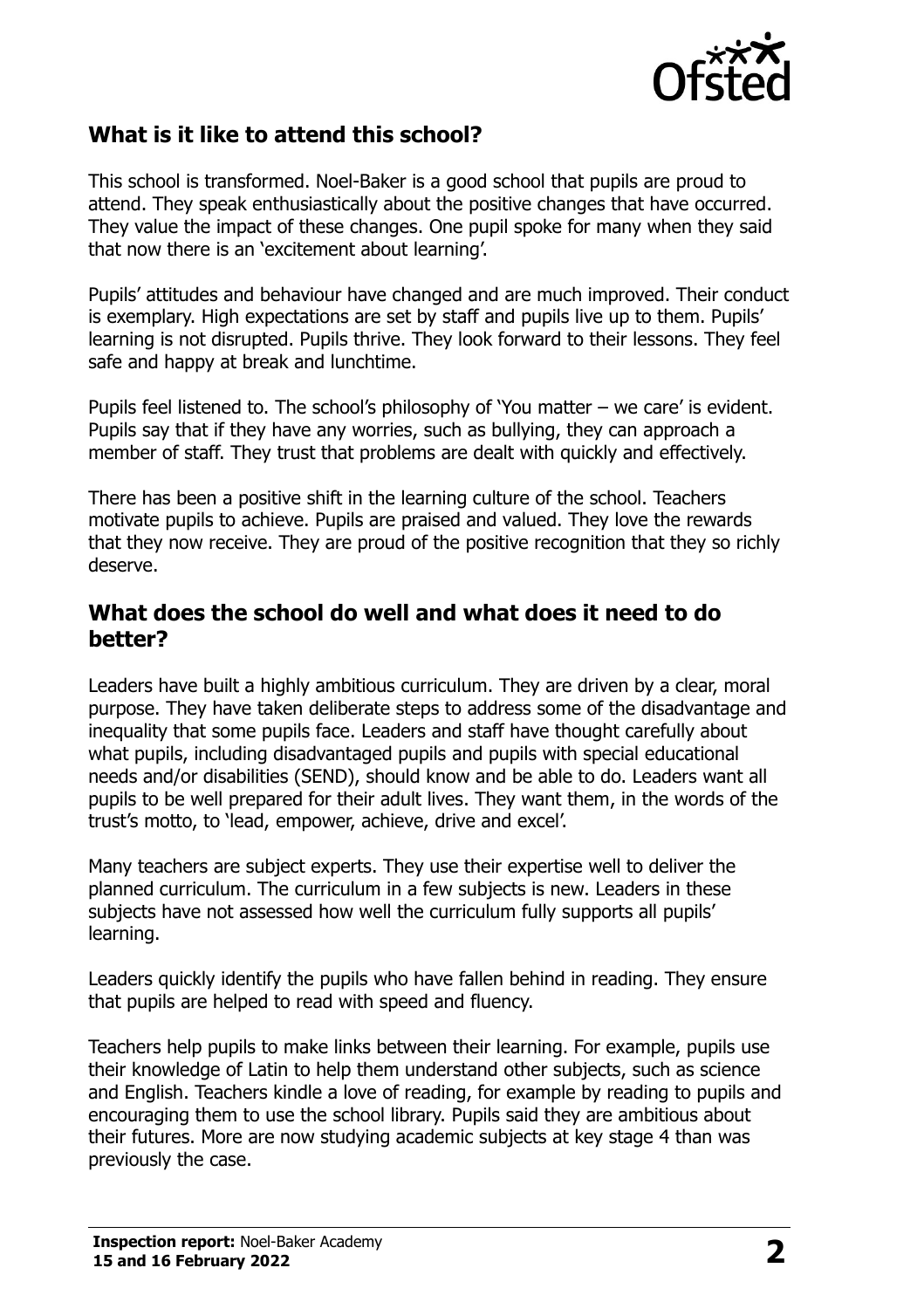

Teachers help pupils to be ready for their adult lives. Careers guidance is effective. The number of pupils who continue into education, employment or training is high.

As they grow in confidence, pupils are starting to 'have a go' at new experiences. They play sport, sing, dance, learn chess and further their studies in their own time. Pupils are involved in the youth council. They are finding ways to improve the environment. They are making a positive contribution to their community.

Some pupils who are at risk of exclusion receive expert care and support in the school's ACE provision. They experience a high-quality bespoke curriculum. Exclusions have dramatically reduced.

Many more pupils attend school regularly than was previously the case. There are still some groups of pupils who do not attend as well as they could.

Leaders' actions have made a significantly positive difference to pupils and staff. This is a school of which the whole community can be proud.

## **Safeguarding**

The arrangements for safeguarding are effective.

Leaders have invested heavily in support for pupils' safety and welfare. The pastoral team is skilled and highly effective. Communication and information-sharing are strong. Every pupil has a trusted adult to whom they can turn if they need help. Staff are knowledgeable and respond swiftly when issues occur.

Pupils are clear that discrimination is not tolerated in school. Pupils said that they feel safe to be who they are without the risk of name-calling or intimidation.

Teachers are appropriately trained. The school's single central record of staff meets requirements. Recruitment processes are robust.

## **What does the school need to do to improve?**

#### **(Information for the school and appropriate authority)**

- $\blacksquare$  The curriculum is inconsistently implemented. In a few subjects, it is not fully embedded. This means that pupils do not learn as well as they could in some of the subjects that they study. Leaders must ensure that the well-understood curriculum intent is consistently implemented.
- Some pupils do not attend school regularly enough. They are missing out on the rich opportunities that the school provides. Leaders must ensure that more pupils, particularly disadvantaged boys, attend school more regularly.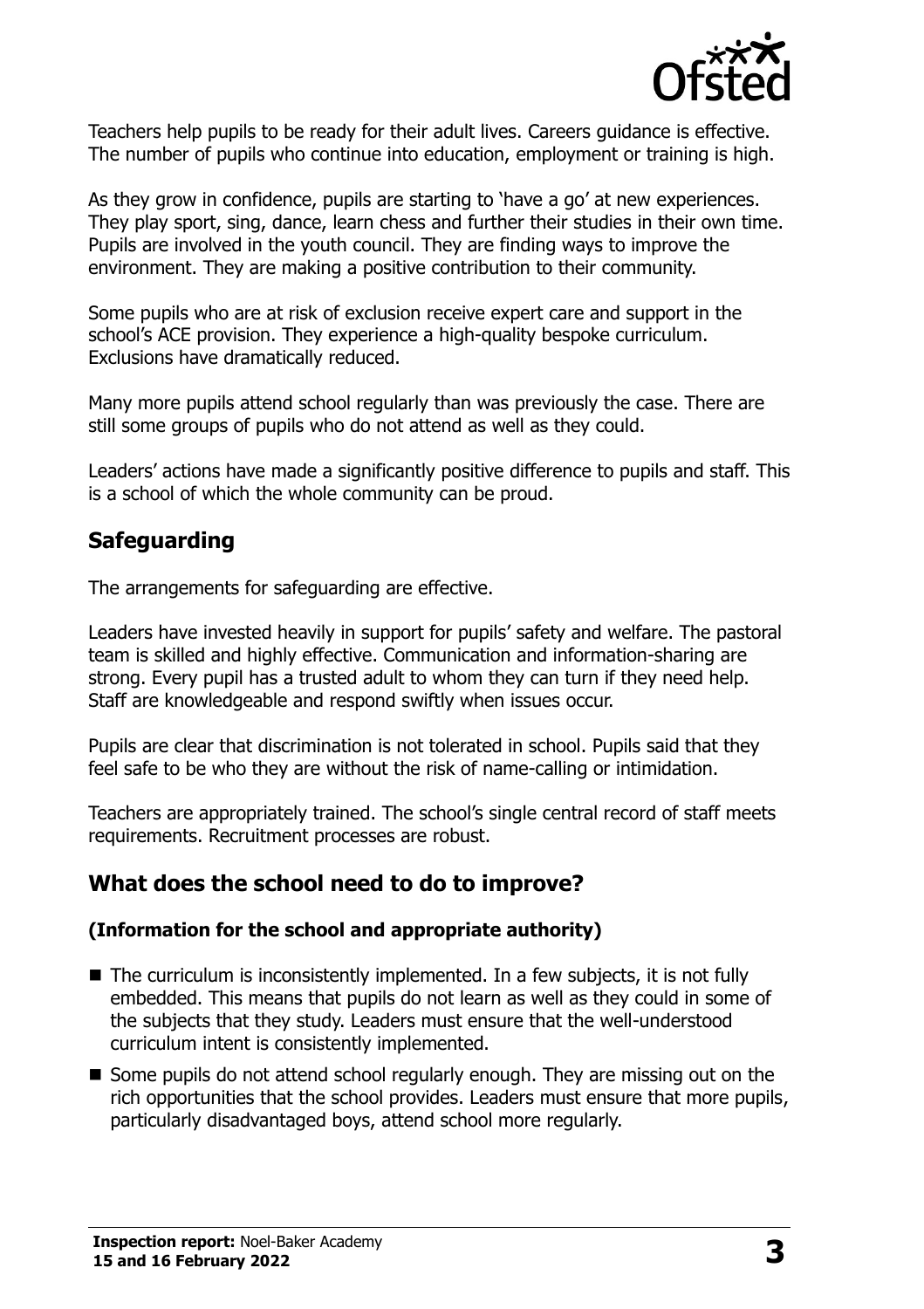

## **How can I feed back my views?**

You can use [Ofsted Parent View](http://parentview.ofsted.gov.uk/) to give Ofsted your opinion on your child's school, or to find out what other parents and carers think. We use information from Ofsted Parent View when deciding which schools to inspect, when to inspect them and as part of their inspection.

The Department for Education has further [guidance](http://www.gov.uk/complain-about-school) on how to complain about a school.

If you are the school and you are not happy with the inspection or the report, you can [complain to Ofsted.](http://www.gov.uk/complain-ofsted-report)

#### **Further information**

You can search for [published performance information](http://www.compare-school-performance.service.gov.uk/) about the school.

In the report, '[disadvantaged pupils](http://www.gov.uk/guidance/pupil-premium-information-for-schools-and-alternative-provision-settings)' refers to those pupils who attract government pupil premium funding: pupils claiming free school meals at any point in the last six years and pupils in care or who left care through adoption or another formal route.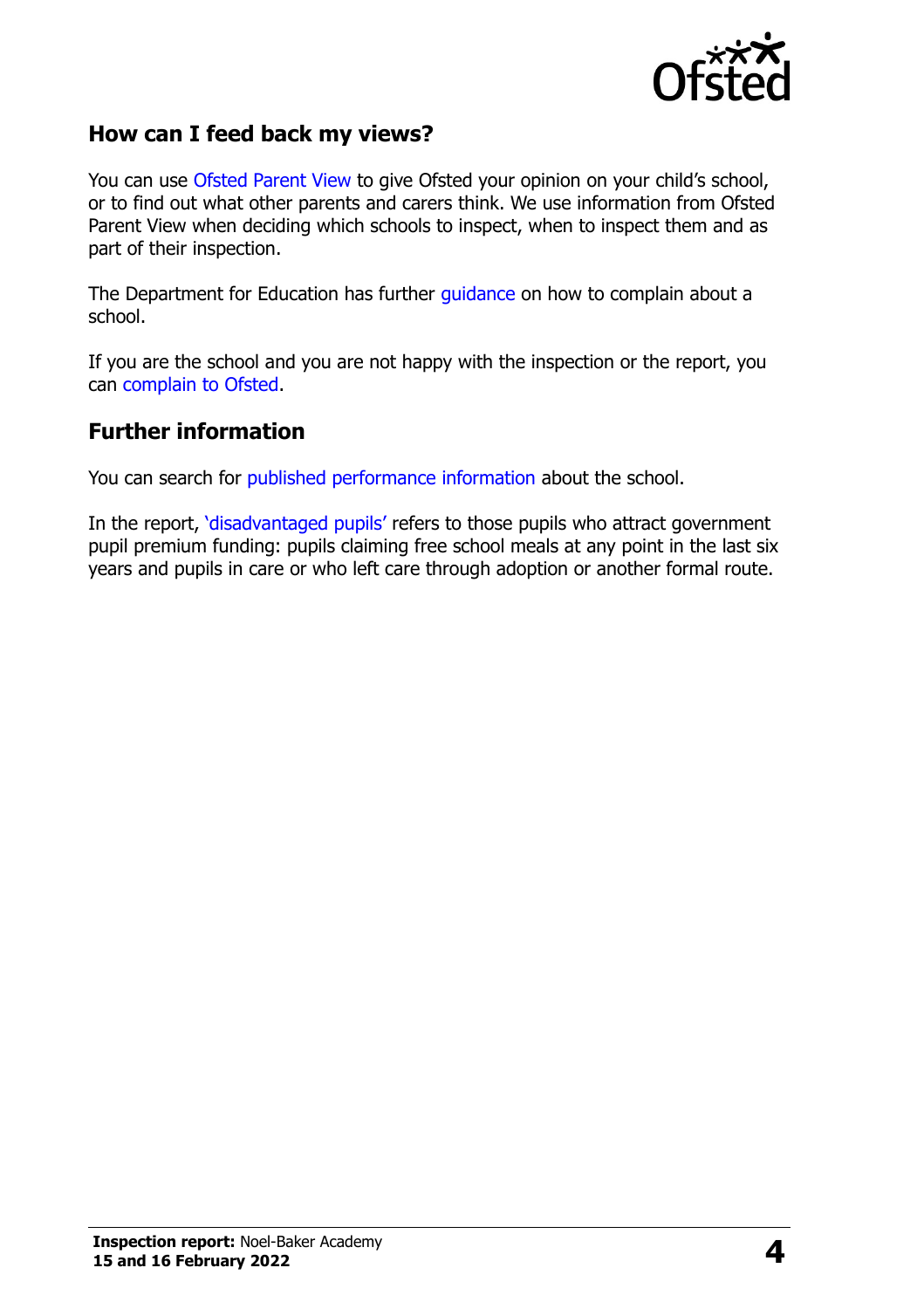

# **School details**

| Unique reference number             | 143853                                                                |  |
|-------------------------------------|-----------------------------------------------------------------------|--|
| <b>Local authority</b>              | Derby                                                                 |  |
| <b>Inspection number</b>            | 10212265                                                              |  |
| <b>Type of school</b>               | Secondary                                                             |  |
| <b>School category</b>              | Academy sponsor-led                                                   |  |
| Age range of pupils                 | 11 to 16                                                              |  |
| <b>Gender of pupils</b>             | Mixed                                                                 |  |
| Number of pupils on the school roll | 1075                                                                  |  |
| <b>Appropriate authority</b>        | Board of trustees                                                     |  |
| <b>Chair</b>                        | Andy Buck                                                             |  |
| <b>Headteacher</b>                  | Ann Donaghy                                                           |  |
| Website                             | www.noelbakeracademy.co.uk                                            |  |
| Date of previous inspection         | 23 February 2021, under section 8 of the<br><b>Education Act 2005</b> |  |

# **Information about this school**

- A small number of pupils attend alternative provision within Derby Pride Academy and Kingsmead School. These are registered providers.
- The school meets the requirements of the Baker Clause. This means that pupils in Years 8 to 11 receive information about the full range of education and training options open to them. This includes opportunities for a range of education and training providers to speak to pupils about technical education qualifications and apprenticeships.

# **Information about this inspection**

The inspectors carried out this inspection under section 5 of the Education Act 2005.

In accordance with section 13(4) of the Education Act 2005, Her Majesty's Chief Inspector is of the opinion that the school no longer requires special measures.

■ Inspectors discussed the continued impact of the pandemic with leaders and have taken that into account in their evaluation of the school.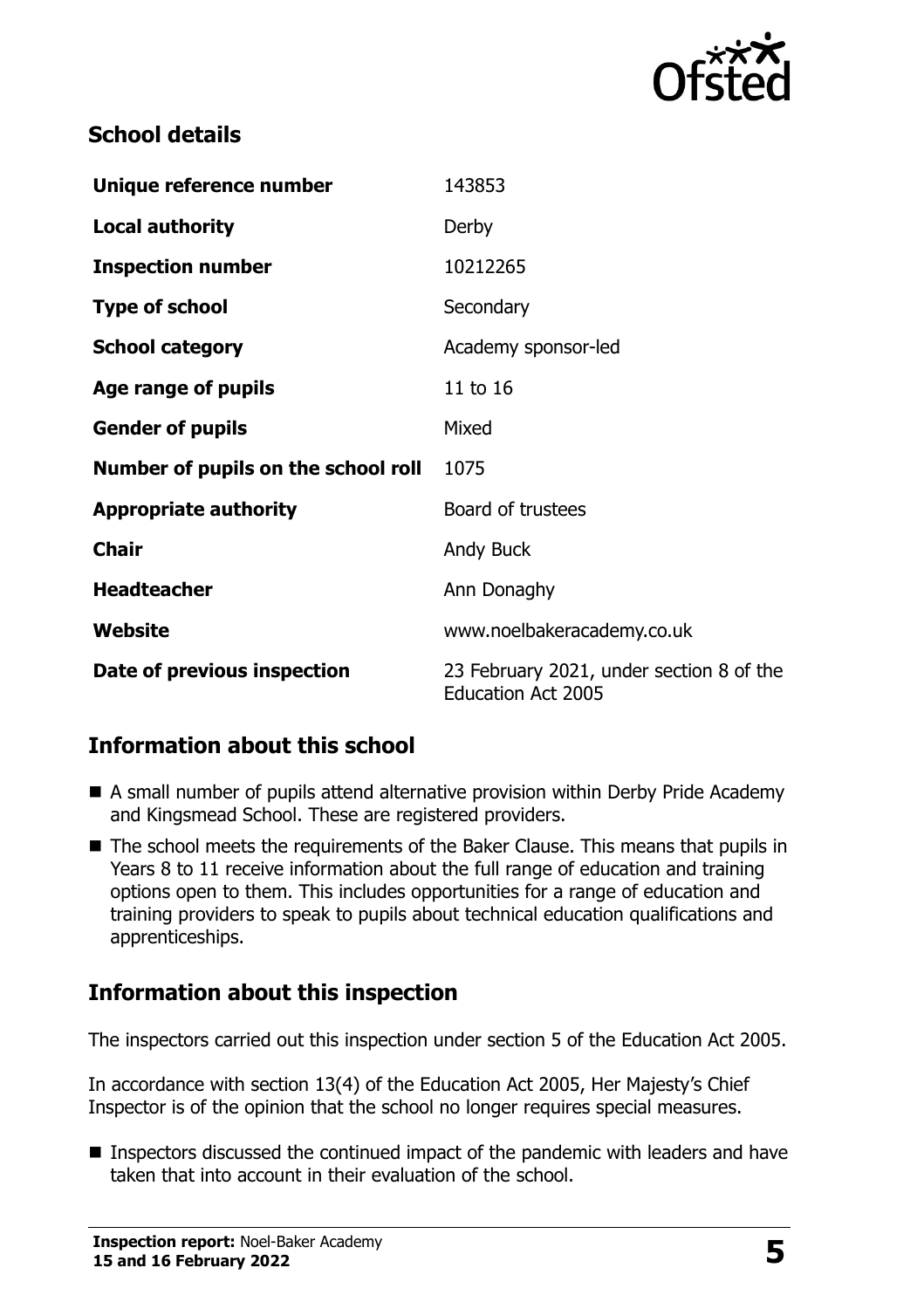

- Inspectors met with senior leaders, members of the academy governing board, representatives of the trust, subject leaders and groups of staff.
- Inspectors undertook deep dives in science, mathematics, physical education and reading. As part of the deep dives, inspectors spoke with curriculum leaders, reviewed curriculum plans, visited lessons, considered pupils' work and spoke to pupils and teachers. They heard pupils read. They visited 'NBA reads' lessons to hear pupils being read to by their teachers.
- Inspectors held a series of meetings with leaders and pupils to discuss the school's safeguarding arrangements. They scrutinised a range of records relating to safeguarding, behaviour and attendance. They met with groups of pupils to discuss their wider personal development. They spoke with members of the pastoral team.
- **Inspectors visited the ACE provision within school. They spoke with pupils and** observed their learning.
- **Inspectors spoke with representatives from alternative providers used by the** school and from the Derby Virtual School.
- **Inspectors observed pupils at different times of the school day, including the start** and end of day, and at lunchtime and breaktime.
- **Inspectors considered the views of staff, parents and pupils through discussions** during the inspection, and through the Ofsted surveys.

#### **Inspection team**

| Jayne Ashman, lead inspector | Her Majesty's Inspector |
|------------------------------|-------------------------|
| Teresa Roche                 | Ofsted Inspector        |
| Dick Vasey                   | Ofsted Inspector        |
| Roary Pownall                | Her Majesty's Inspector |